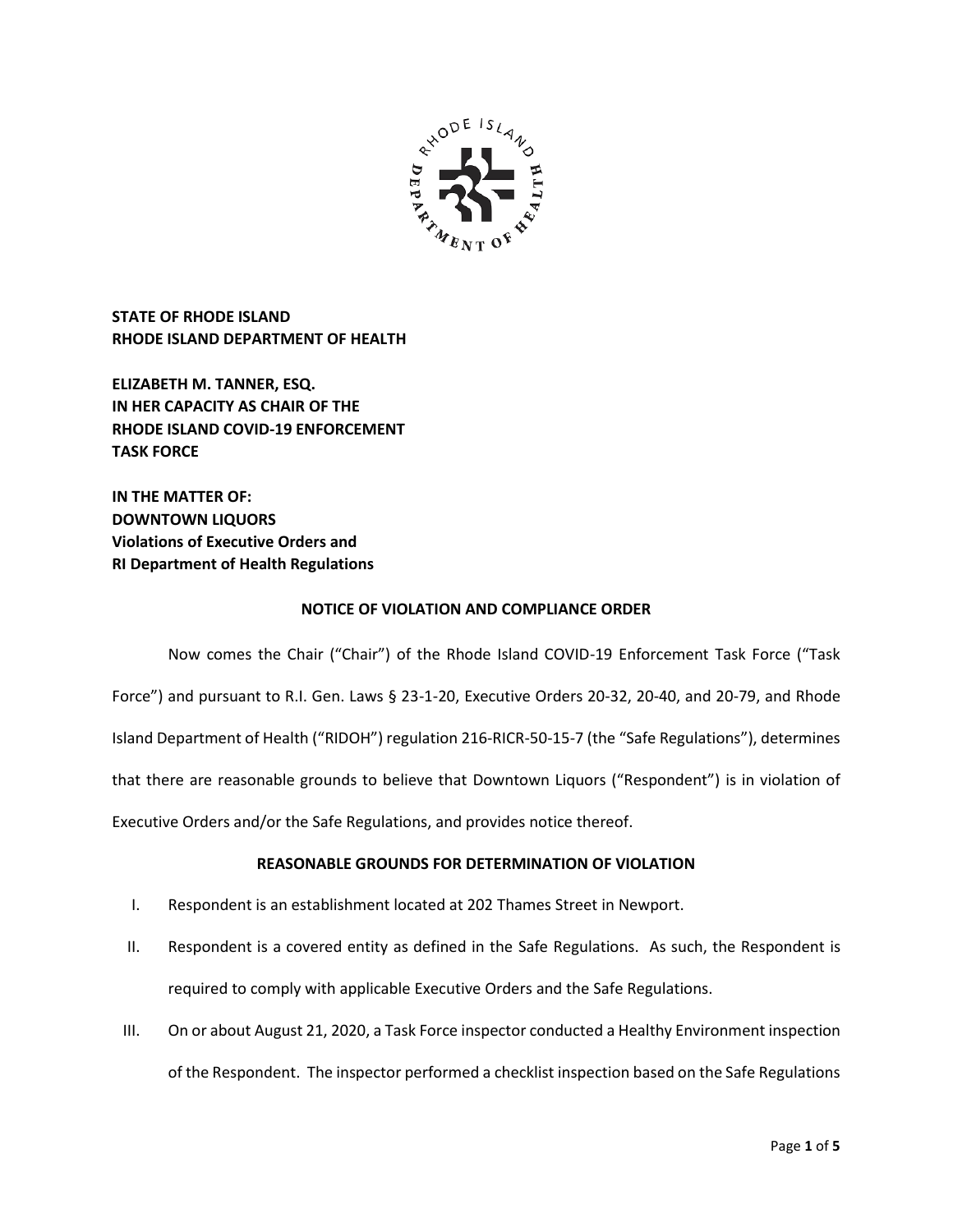and determined that Respondent scored a 6/11 for overall requirements. After the inspection, the inspector provided information and resources to the Respondent to help it achieve full compliance. This included a recommendation to the Respondent on how to access www.ReopeningRI.com and the relevant websites for the Executive Orders, rules, regulations, and guidance. The Respondent was also advised that an inspector would conduct a reinspection in the near future.

- IV. On or about September 30, 2020, a different Task Force inspector conducted a reinspection of the Respondent. The inspector met with the owner, Jayesh Patel ("Owner"), and again performed a checklist inspection based on the Safe Regulations. The inspector determined that the Respondent this time scored a 5/11 for overall requirements.
- V. Therefore, as a result of the Respondent's continued failure to comply with applicable Executive Orders and the Safe Regulations, and in the absence of any other information to rebut the allegations above, RIDOH has drawn the conclusion that the above allegations are true, and the Respondent is not in compliance with applicable Executive Orders and/or the Safe Regulations.

#### **ALLEGED VIOLATIONS**

The following alleged violations stem from the September 30, 2020 reinspection.

I. Respondent is in violation of Section  $7.4.1(A)(1)(f)$  of the Safe Regulations, which requires the designation of a point of contact who is familiar with the applicable Executive Orders and the Safe Regulations, and who will work with RIDOH on testing, contact tracing, case investigation, isolation and quarantine follow up. Inspector spoke directly with Owner. No other point of contact had been designated. Based on inspector's conversation with Owner, the inspector concluded that Owner lacked familiarity with the guidance and regulations.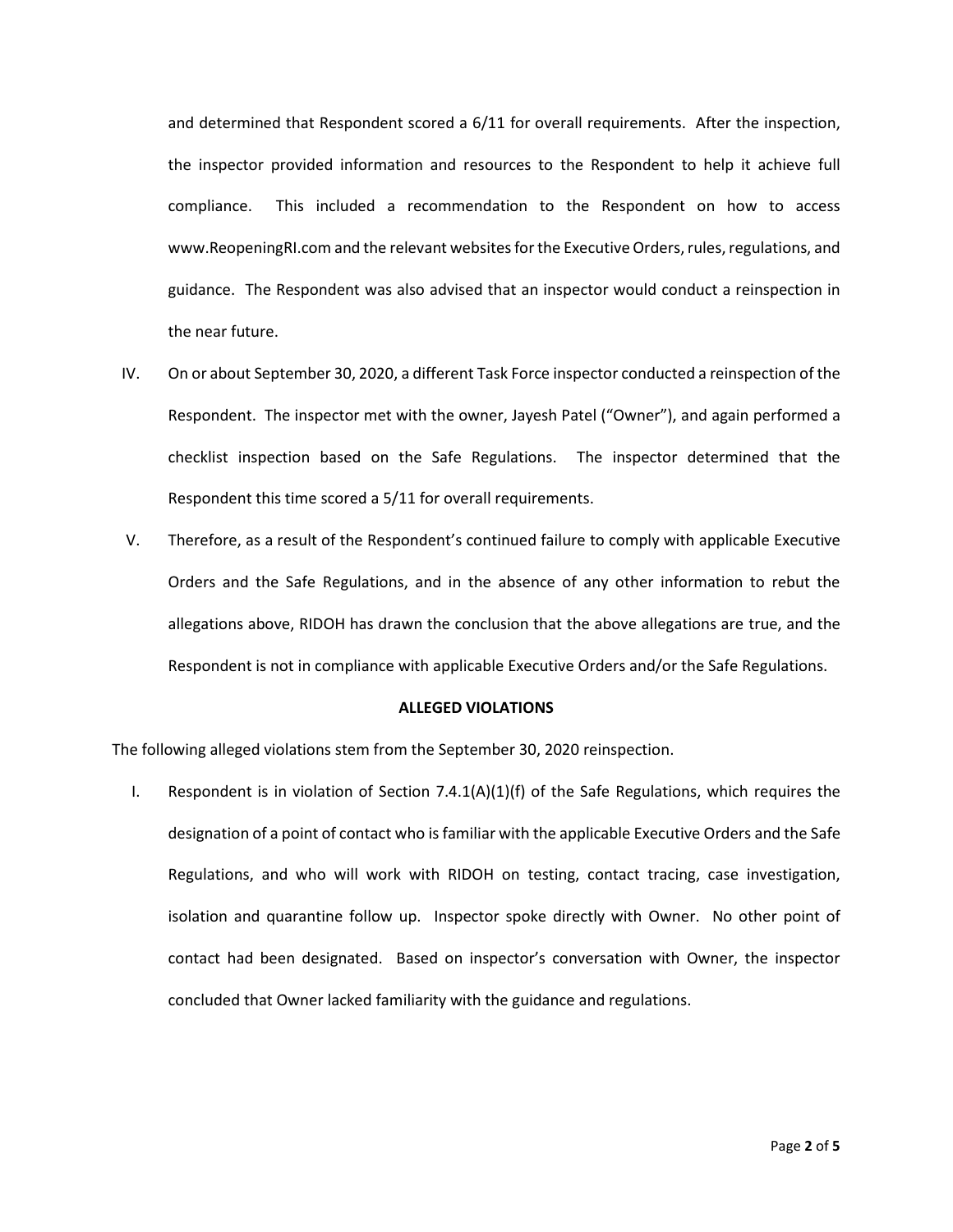- II. Respondent is in violation of Section  $7.4.1(A)(1)$  of the Safe Regulations, which requires each covered entity to develop, maintain, and ensure compliance with a written plan for the safe operation of the establishment. Upon request, Respondent could not produce a written plan.
- III. Respondent is in violation of Section 7.4.1(A)(8) of the Safe Regulations, which requires all covered entities to maintain an employee work log that identifies the full name, phone number, and the date and time of all shifts worked by each employee. This work log must be maintained for at least thirty (30) days. Upon request, Respondent could not produce an employee work log.
- IV. Respondent is in violation of Sections 7.4.1(A)(6) & (7) of the Safe Regulations, which require each covered entity to ensure the performance of environmental cleaning of its establishments once per day and to maintain records documenting such environmental cleaning. Upon request, the Respondent could not produce the required records.
- V. Respondent is in violation of Section 7.4.1(A)(2) of the Safe Regulations, which requires each covered entity to implement and ensure compliance with screening of all individuals entering its establishment(s) at any time for any reason. Upon inquiry, the Respondent admitted that it did not conduct entry screening. In addition, there were no posters visible at or near the entrance concerning entry screening.
- VI. Respondent is in violation of Section 7.4.1(A)(4) of the Safe Regulations, which requires each covered entity to ensure the placement of posters or signs at entry to its establishments educating any individual at the establishment concerning entry screening, required physical distancing, use of cloth face coverings, and other subjects as provided in guidance issued by RIDOH. The inspector observed a single poster relative to wearing cloth face coverings, but that none of the other required information was posted at the entry to the establishment and concluded, therefore, that the Respondent failed to ensure the placement of required posters.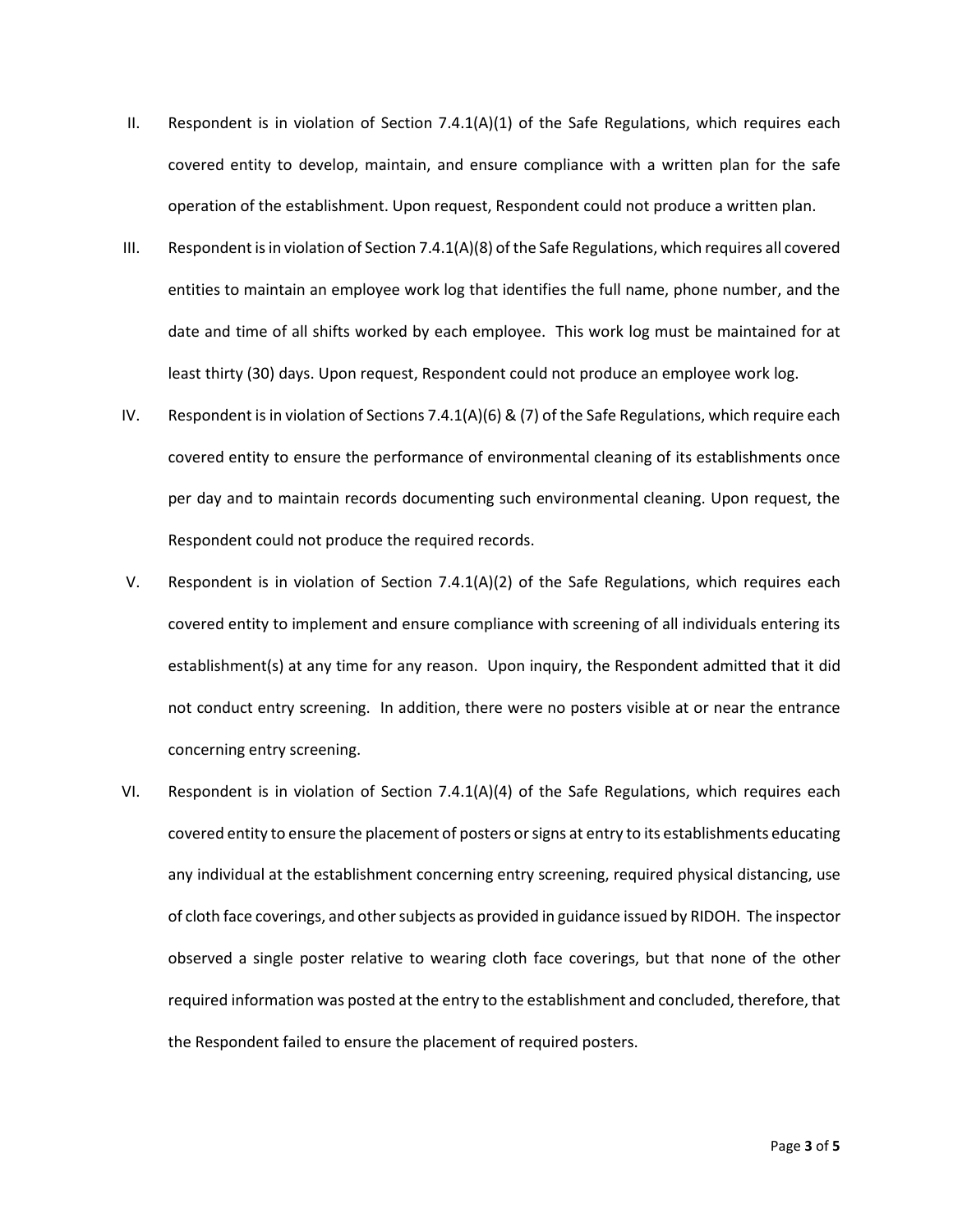VII. Respondent is in violation of Section 7.4.1(A)(1)(a) of the Safe Regulations, which requires establishments to ensure compliance with a plan that includes procedures relative to, among other things, physical distancing at all times, to the extent feasible, and additional measures to be taken in high traffic, communal, or other areas where physical distancing is not feasible. As stated, above, Respondent admitted to not having the required plan and the inspector observed that there were no measures in place—such as floor markers and posters—to ensure that physical distancing was maintained.

### **ORDER**

It is hereby ORDERED, that on or before the tenth  $(10<sup>th</sup>)$  day from service of this Notice of Violation and Compliance Order, Respondent shall remedy the above cited violations and come into full compliance with applicable Executive Orders and Regulations, by fulfilling the conditions as set forth below:

- I. Respondent shall designate a point of contact who is familiar with applicable Executive Orders and the Safe Regulations, and who will work with RIDOH on testing, contact tracing, case investigation, isolation and quarantine follow up.
- II. Respondent shall develop, maintain, and ensure compliance with a written plan for the safe operation of the establishment.
- III. Respondent shall maintain an employee work log that identifies the full name, phone number, and the date and time of all shifts worked by each employee. This work log must be maintained for at least thirty (30) days.
- IV. Respondent shall ensure the performance of environmental cleaning of its establishment once per day and maintain records documenting such environmental cleaning.
- V. Respondent shall implement and ensure compliance with screening of all individuals entering its establishment(s) at any time for any reason.